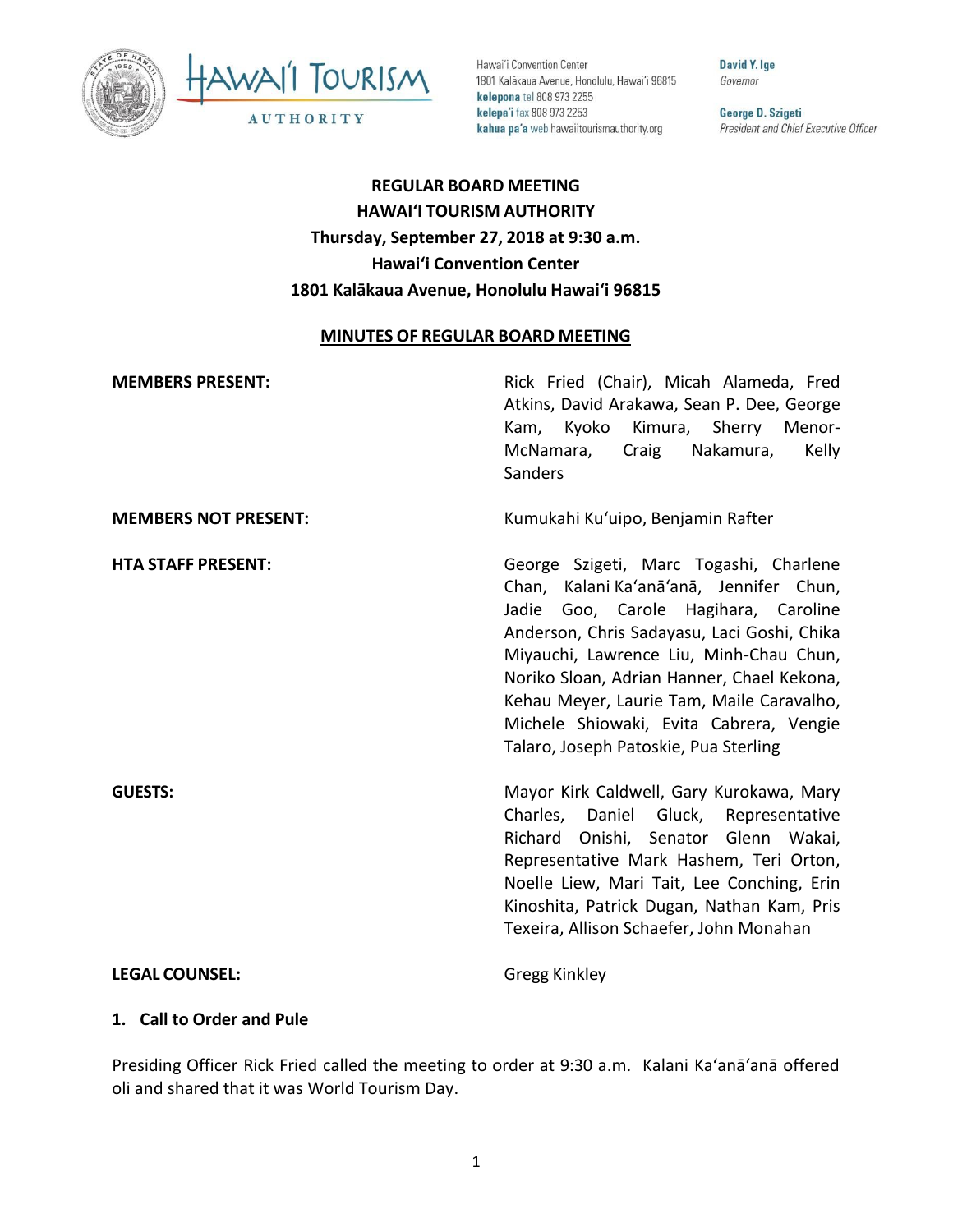### **2. Approval of the Minutes of the August 30, 2018 Board Meeting**

Chair Fried asked for a motion to approve the minutes of the Board meeting held on August 30, 2018. David Arakawa requested that the August 30 Board Meeting Minutes be amended on page 12, paragraph 3 to say that Mr. Arakawa understood Mr. Kinkley's comment but did not feel that deferring the matter was the functional equivalent of voting because if there were an election there might be other candidates. Chair Fried asked for a vote on approving the minutes with Mr. Arakawa's requested amendments. George Kam made the motion, and Kelly Sanders seconded the motion, which was unanimously approved by all the Board members present.

### **3. Report of Permitted Interactions at an Informal Meeting or Presentation Not Organized by the Board under HRS section 92-2.5(c)**

Chair Fried asked if there were any reports of permitted interactions. No Board members reported any permitted interactions.

### **4. Report of the CEO Relating to Staff's Implementation of HTA's Programs During August 2018**

Chair Fried acknowledged George Szigeti, who gave his report on the HTA Staff's implementation of HTA's programs during August 2018. Mr. Szigeti thanked HTA Staff for their work, especially during Hurricane Olivia.

On September 15, Mr. Szigeti attended the one year anniversary of Japan Airlines' route between Kona and Tokyo, and stated that Japan Airlines was pleased with the support it has received from HTA. On September 14, Mr. Szigeti attended the 2018 AVP Hawai'i Invitational to give opening remarks. Mr. Szigeti said that it was an outstanding event, that coverage of the event aired on television, and that the owner of the AVP would like to continue to hold the event in Hawai'i. Mr. Szigeti also noted that the Los Angeles Clippers will be playing the Sydney Kings on Sunday, September 30, at the Stan Sheriff Center, which will have good exposure in the Australia market. He added that the Clippers have donated a computer lab and fitness room to William P. Jarrett Middle School in Palolo.

Mr. Szigeti reported the most up-to-date visitor statistics: In August, visitor spending is up 1.4% which is the lowest year over year increase since May 2016, visitor arrivals are up 3.2%, air seat capacity is up 6%. He stated that year-to-date, visitor spending is up 8.8%, arrivals are up 6.2% and air seat capacity tax revenue is up 8.8%.

## **5. Presentation by Honolulu Mayor Kirk Caldwell Regarding the** *2019 U.S. Conference of Mayors* **in Honolulu, June 28 - July 1, 2019**

Chair Fried acknowledged Kirk Caldwell, Mayor of Honolulu, to give a presentation on the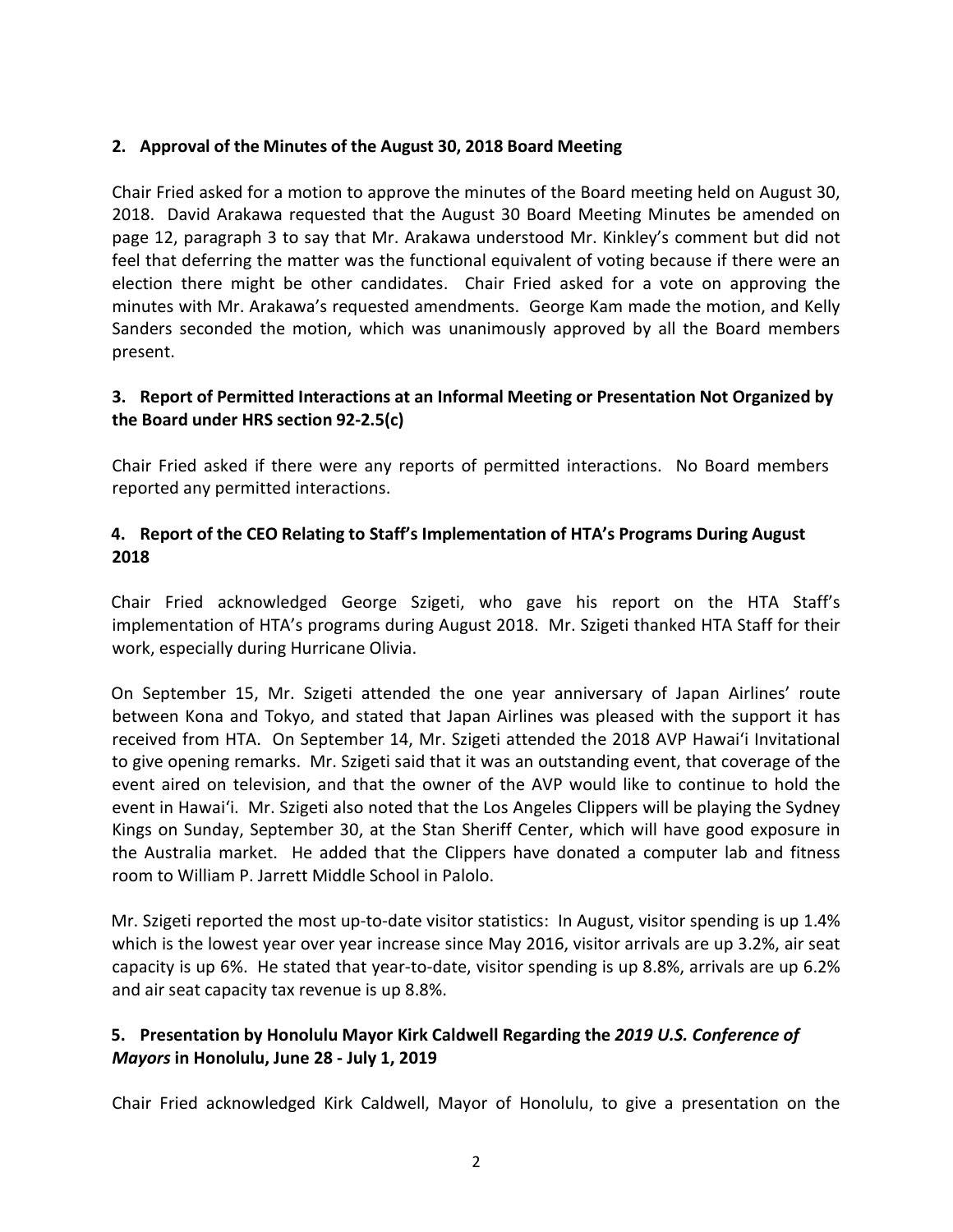upcoming U.S. Conference of Mayors, to be held in Honolulu in 2019. Mayor Caldwell opened his presentation by showing a news clip about President John F. Kennedy's visit to Hawai'i in 1963.

Mayor Caldwell requested that HTA contribute \$500,000 towards hosting evening events for the visiting mayors. He stated that attendance to this event typically draws mayors from major cities like New York City, Los Angeles, and Chicago, as well as the large west coast cities. Mayor Caldwell stated that he is also inviting mayors from cities in Asia like Honolulu's sister cities in Japan and Korea. In addition to mayors, Mayor Caldwell stated that he is working on getting major speakers to come to the event including the Obamas and Bruno Mars. Mayor Caldwell stated that approximately 350 mayors are expected to attend, along with approximately 1,500 family members and support staff.

Mayor Caldwell stated that the U.S. Conference of Mayors focuses on issues particularly, in the city that is hosting. In addition to the Conference of Mayors, Mayor Caldwell stated that there will be a mayor's climate conference at the University of Hawai'i East-West Center, which draws thought leaders from throughout the world. He stated there will be focus on what Hawai'i is doing on issues like climate change.

Fred Atkins stated that he appreciated Mayor Caldwell's support of HTA, and that the Board should take a serious look at Mayor Caldwell's proposal. He stated that the matter will be brought before HTA's Marketing Committee meeting and that Mayor Caldwell may get a response by the end of October. Mr. Szigeti also thanked the Mayor and added that the Mayor meets with HTA staff quarterly, brining all his directors so that they can answer HTA's questions.

Mr. Arakawa asked Mr. Caldwell to include in his presentation to the Marketing Committee information about inviting Neighbor Island and international mayors to the U.S. Conference of Mayors. Mayor Caldwell thanked HTA and left.

At 10:10 a.m., Chair Fried requested a motion to enter Executive Session, pursuant to Hawai'i Revised Statutes 92-5(a)(2). Mr. Kam moved for an Executive Session and Mr. Arakawa seconded the motion, which was approved by all Board members present.

### **The meeting was recessed for an Executive Session at 10:10 a.m. The Board moved out of Executive Session at 10:44 a.m.**

### **6. Presentation by the Hawai'i State Ethics Commission Regarding an Overview of the State Ethics Code for State Board Members**

Chair Fried acknowledged Dan Gluck, the Executive Director of the Hawai'i State Ethics Commission, to deliver a presentation on the State Ethics Code as applicable to HTA. Mr. Gluck's presentation was accompanied by a PowerPoint presentation and handouts outlining his major points. Mr. Gluck focused on seven subject areas: 1) confidential information, 2) gifts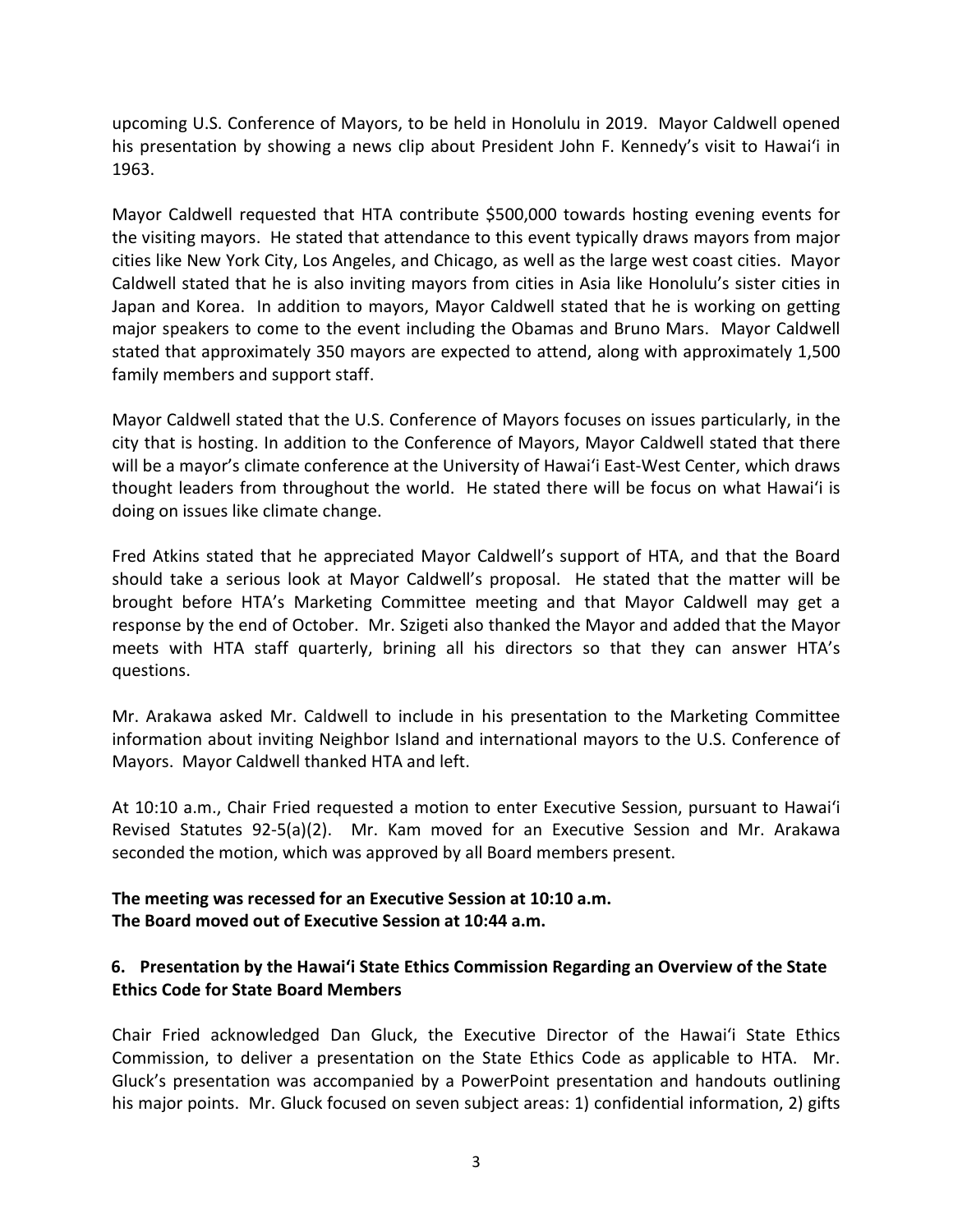and gift disclosures, 3) fair treatment, 4) financial disclosure statements, 5) conflicts of interest, 6) state contracts, and 7) post-employment restrictions.

In regards to gifts, Mr. Gluck advised that, when considering whether to accept a gift, one must consider how much the gift is worth, the recipient's relationship to the donor, and whether the gift benefits the state. Mr. Gluck stated that small "gifts of aloha" may be permissible but the Hawai'i State Ethics Commission generally advises against accepting gifts from anyone that your official action affects. He added that gifts should be reported if their value exceeds more than \$200, the donor has interests that might be affected by the employee's official action, and the gift is not exempt from reporting.

Under the fair treatment law, Mr. Gluck stated that anyone working for the state is prohibited from getting additional or double compensation for conducting state work. For example, he advised that if an employee receives a prize or benefit while on a state business trip, the employee should either decline the prize or pass it on to the State. In addition, Mr. Gluck stated that it is prohibited for an employee to engage in a financial transaction with a subordinate or to use state resources for private business activities.

Mr. Atkins asked if, because he was a volunteer Board member and was not being paid, whether it is permissible to upgrade a flight for an HTA-related trip. Mr. Gluck responded that HTA volunteer Board members are treated by the same standard under the law as paid government employees, but that it is permissible to use personal funds to upgrade or extend a trip. Mr. Gluck added that Board members may also accept free airline upgrades because the upgrades are due to the Board member's frequent flyer status and not their position on the Board. Ms. Menor-McNamara asked whether the same was true of frequent flyer miles that accrue from state-related travel. Mr. Gluck responded that if one is able to use the miles for state business, they should be used for state business.

Mr. Gluck stated that there are three main rules regarding conflicts of interest: 1) disqualify yourself when there is a financial conflict, 2) do not create new conflicts, and 3) do not represent or assist anyone on a matter before your agency or on a matter that you worked on. He noted that an employee's financial interests include the interests of his or her spouse, dependent children, or civil partner. Mr. Gluck then moved on to the topic of post-employment restrictions, and stated that the general rule is that there is a one year "cooling off period," during which a former employee may not be paid to represent another person or business in matters that the former employee participated in. Mr. Gluck stated that the exception is that the state may contract with former employees.

Mr. Arakawa asked Mr. Gluck the ethical implications of HTA's decisions in regards to affecting specific clients in the tourism industry. Mr. Gluck responded that there is an exception to the conflict of interest law for persons hired because of their expertise and such person is allowed to take action affecting the industry as a whole but not if it narrowly affects their organization.

### **Chair Fried recessed the meeting at 11:26 a.m.**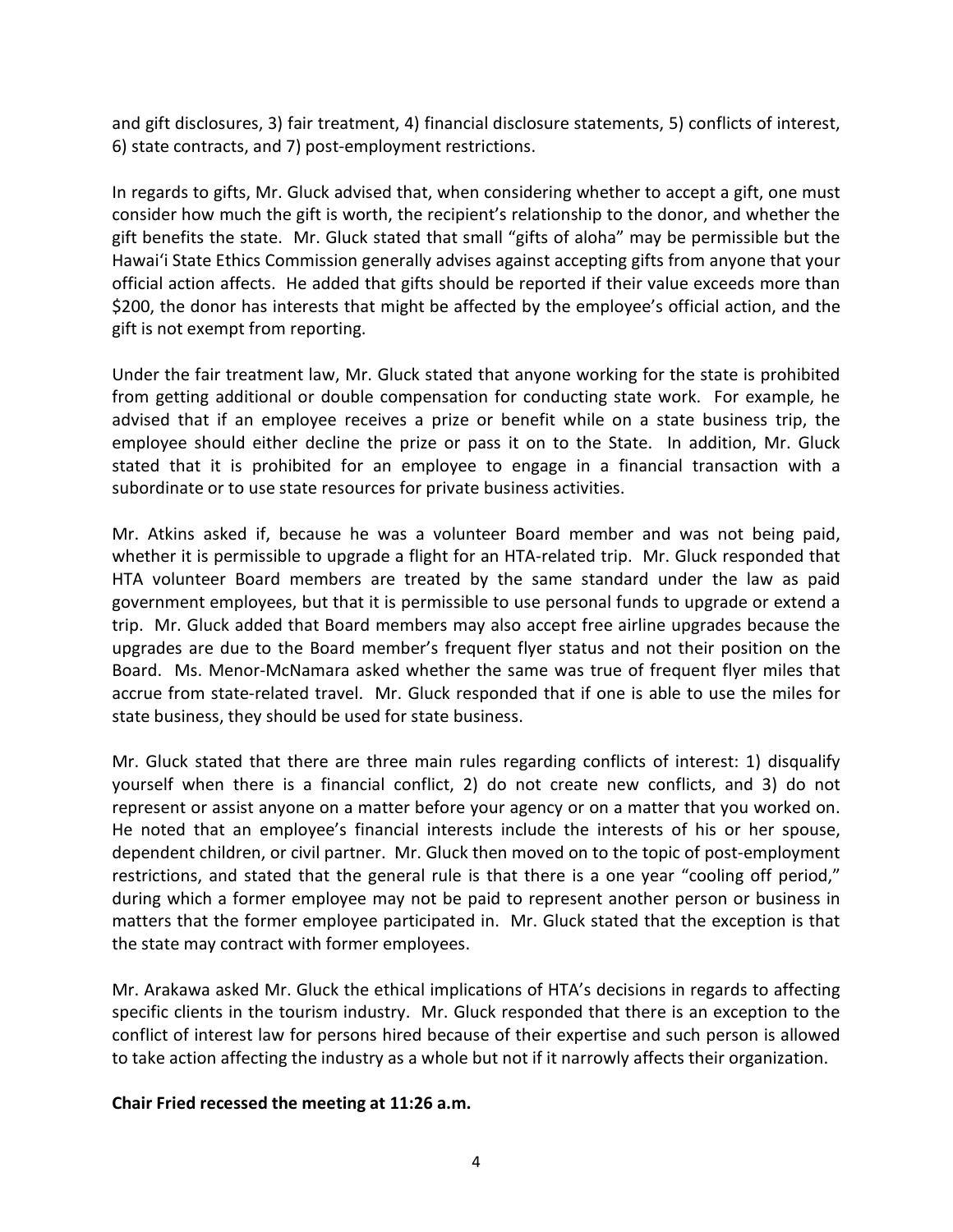### **Meeting reconvened at 12:02 p.m.**

## **7. Presentation and Discussion of Current Market Insights and Conditions in Key Major Hawai'i Tourism Markets**

Chair Fried acknowledged Jennifer Chun to deliver a presentation and discussion of current market insights and conditions in key major Hawai'i tourism markets. Ms. Chun noted that in the second quarter, timeshare properties reported an average occupancy rate of 91.5%. Ms. Chun stated that through June 2018, the state collected \$554.9 million in Transient Accommodation Taxes, which represented an increase of 9.2%.

### **8. Presentation, Discussion and Action on HTA's Financial Reports for April-June 2018 and July and August 2018**

Chair Fried acknowledged Marc Togashi to deliver a presentation, discussion, and action on HTA's Financial Reports for April 2018 through June 2018 and July 2018 through August 2018. Mr. Togashi directed the Board's attention to the Board packet which contained statements and executive summaries for April through June and July through August. He then asked for the Board's approval for both sets, because during the August Board meeting he had asked that approval of the April through June packet be deferred to the September Board meeting.

At 12:05 p.m., Craig Nakamura made a motion to approve the sets, and Mr. Arakawa seconded the motion. The motion was unanimously approved.

### **9. Update on the Status of the 2018 Audit Action Plan**

Chair Fried acknowledged Mr. Szigeti to provide an update on the status of the 2018 Audit Action Plan. Mr. Szigeti stated the 2018 Audit Action Plan was sent to Board members and that during August, HTA was able to move the status of two items from 'in progress' to 'completed.' He stated that HTA Staff's focus, now that the budget has been passed, is to review HTA's internal policies and procedures. Mr. Szigeti stated that during September, the Hawai'i Convention Center Investigative Committee convened to discuss the agreement between AEG and Levy. The Committee confirmed that it had consulted with the Attorney General's office and were advised that no further action was required by statute regarding AEG's contract with Levy's services.

Mr. Szigeti stated that they are currently in the process of hiring another contract specialist in the contracts department to address the auditor's concern regarding the increased number of HTA contracts. He added that HTA staff will increase their focus on updating HTA's policies and procedures.

Mr. Dee noted that many of the items on the 2018 Audit Action Plan are assigned to the Chief Administrative Officer (CAO), and asked whether the timeline for the Audit Action Plan can be updated to give the CAO an opportunity to meet due dates. Mr. Togashi stated that the dates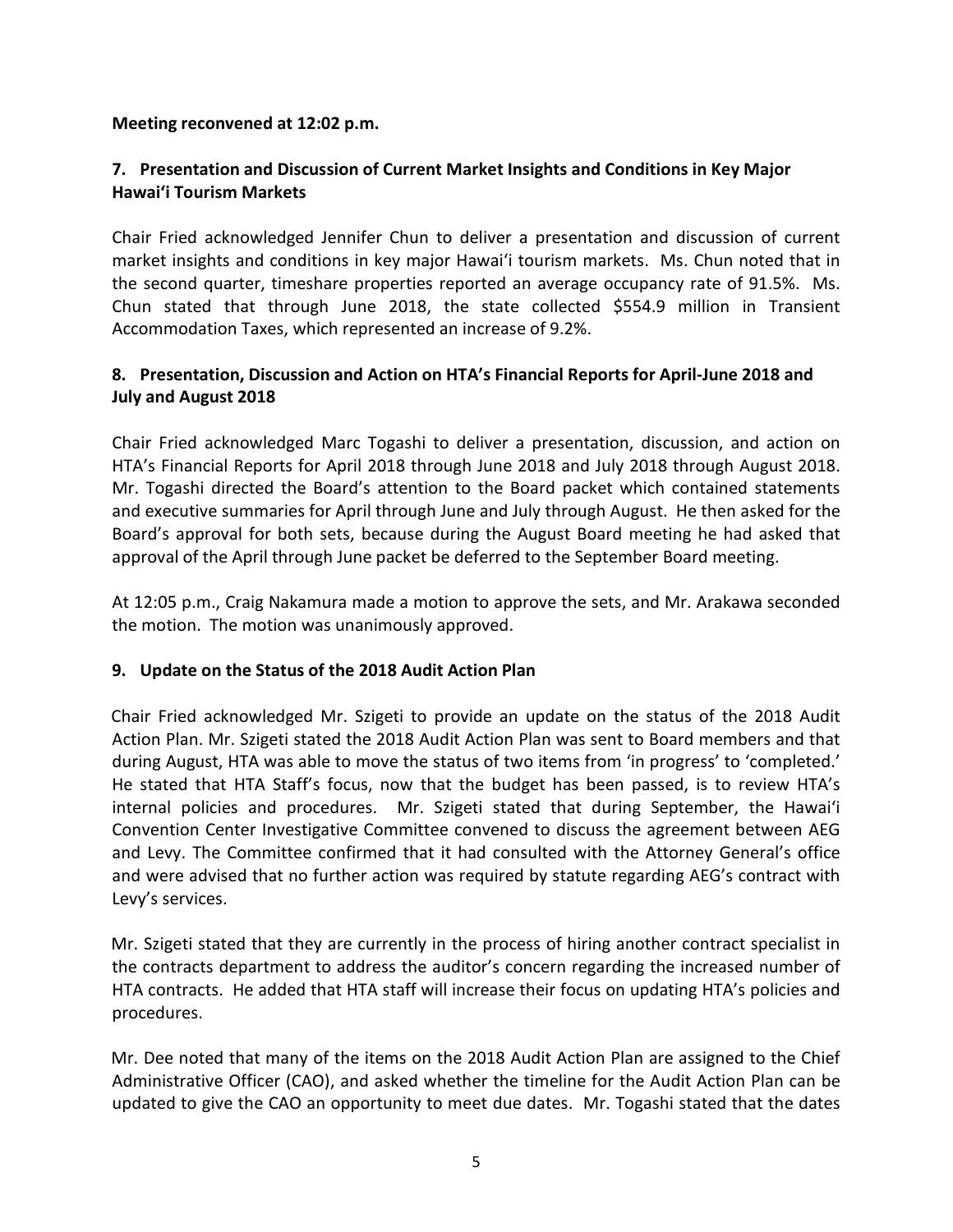on the Plan will be updated to reflect a new CAO. Mr. Togashi added that the staff continues to work on the objectives of the Audit Action Plan but that the timeline will need to be updated. Chair Fried asked for an update on which items will need a revised due date. Mr. Togashi responded the CAO's input will be needed to review updates to HTA's policies and procedures, and the Quality Assurance Action Plan. Chair Fried asked that a list of items requiring CAO input be included in next month's Board meeting packet.

Mr. Arakawa asked for clarification as to whether "Q3 2018" on page five of the Audit Action plan means the third quarter of the fiscal or calendar year. Mr. Togashi responded that it means the third quarter of the calendar year.

## **10. Presentation by AEG Regarding an Update of the Hawai'i Convention Center Recent Operational Activities and Sales Initiatives**

Chair Fried acknowledged Teri Orton from AEG to deliver an update of the Hawai'i Convention Center's recent operational activities and sales initiatives. Ms. Orton stated that she would be presenting for the months of June and July.

Ms. Orton stated that the Convention Center held 11 events in the month of August, several of which were repeat international groups including Daito, which generated more than \$16 million in visitor spending and \$1.6 million in state tax revenue. Ms. Orton noted that revenue for August was less than what had been budgeted, resulting in a net loss. She explained that the August financials were impacted by Hurricane Lane, which prompted the cancellation of three events. Ms. Orton stated that one of the events, the Amazing Comic Con which brings in 15,000-20,000 delegates, has been rescheduled for 2019.

Turning to the reforecast, Ms. Orton stated that the numbers are now closer to what was originally budgeted. She added that a portion of the loss was based on food and beverage forecasts that were on the books from previous years but that did not actually spend as much as the Convention Center had forecast, like the American Dental Association, which moved its closing event to the Hilton Hawaiian Village.

Shifting to food and beverage, Ms. Orton pointed out that the revenue in the reforecast is \$1.7 million, which severely impacts cash flow. Last year closed at 50% cash flow but this year will be closer to 35% cash flow, in part because last year there was more corporate business which on average spends more on food and beverage. Ms. Orton stated that, taking into account the Convention Center's revenue and the state and tax revenue generated, there is an approximate return of \$18.17 to the state for every dollar spent by the Convention Center.

Ms. Orton discussed the Okinawan Festival, which was held at the Convention Center for the first time in August. She stated that she received a positive response from the organizers and that they are seriously considering continuing to hold the event at the Convention Center next year.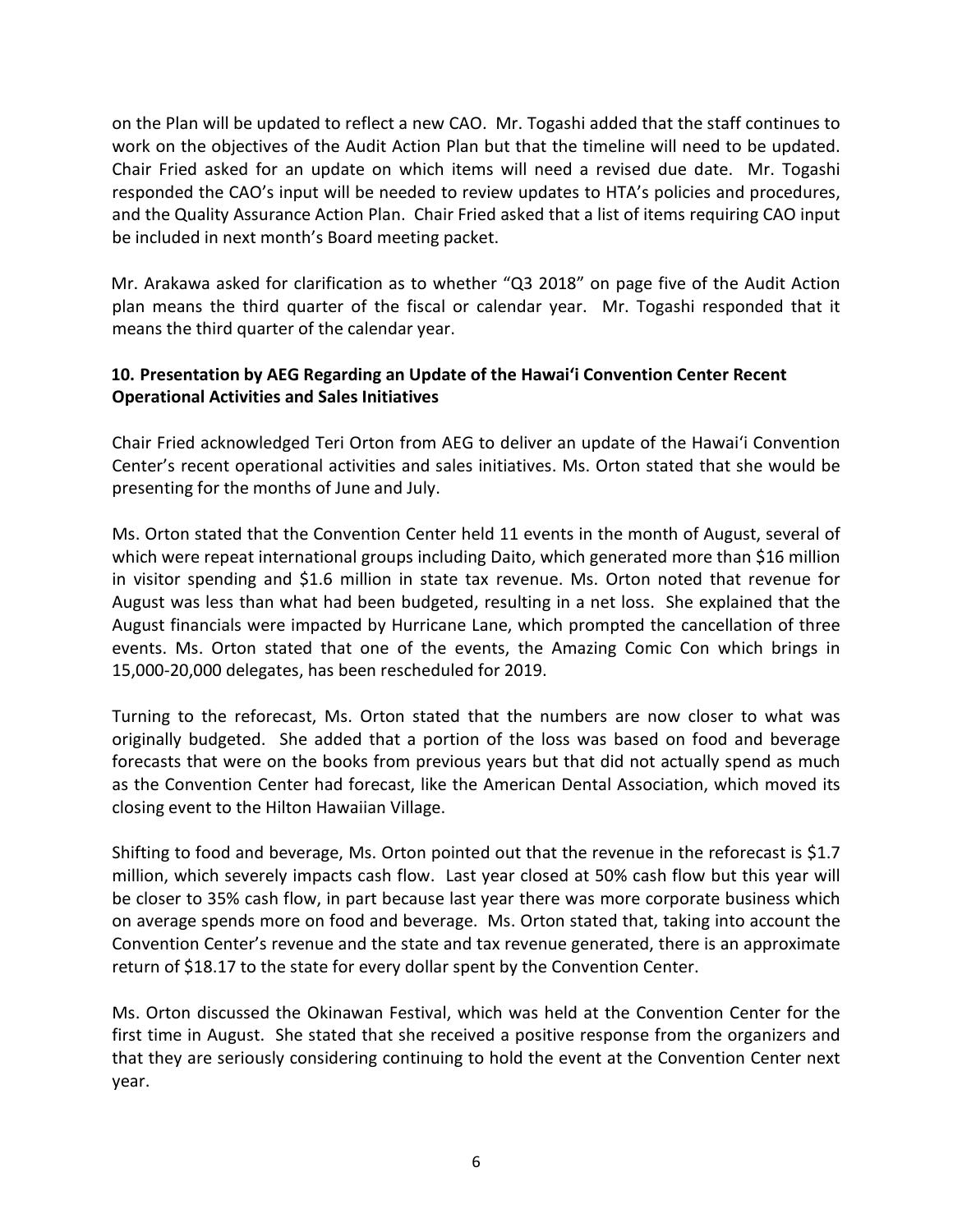Ms. Orton stated that the sales team converted 4,785 room nights in August, bringing the yearto-date total through August 2018 to 73,597. She stated that there are multiple groups currently on the books that they are trying to convert, but that most associations do not sign contracts until December.

Chair Fried asked about the outlook for next year, and Ms. Orton responded that 2019 and 2020 look good but that for 2021 and onward, the Convention Center is trying to incentivize associations to book here. Chair Fried asked whether she anticipated that 2019 and 2020 will be better than 2018, and Ms. Orton responded that that is what she anticipated based on what is on the books going into the next year. Ms. Orton discussed finding the "sweet spot" in terms of what size organizations to target, based on room inventory and competitive rates. Chair Fried asked whether large groups that planned more than five years out eliminated some of the problems related to reserving hotel rooms. Ms. Orton responded that there was still a challenge in finding rooms for large groups like American Dental Association. Chair Fried asked whether rate was also a problem and Ms. Orton responded that it was.

Mr. Arakawa asked what the attendance was for the Okinawan Festival. Ms. Orton stated that there was not yet a firm number, but that attendees stayed longer than in previous years when it had been held at Kapiolani Park. Mr. Arakawa requested that Ms. Orton provide the number of attendees and the number of meals prepared at the next Board meeting. Noelle Liew stated that the unofficial number of attendees was approximately 50,000. Ms. Orton added that other local festivals have expressed interest in moving to the Convention Center.

Kyoko Kimura asked whether the Convention Center was getting leads from other international marketers, for example with Daito. Ms. Orton stated that the Daito lead came directly from JTB but they work with both HTJ and JTB.

## **11. Update on the Search for HTA's President and CEO, HTA Chief Administrative Officer and HTA VP of Marketing and Product Development**

Chair Fried noted that HTA's CEO selection had been introduced to the Board during Executive Session. He stated that the CEO selection had expressed his/her thoughts on his/her involvement in the selection for the other two positions, CAO and VP of Marketing and Product Development. Mr. Dee stated that there were meetings scheduled that day to fill those two positions, and interviews would be held the following week.

## **12. Report of the Convention Center Planning Investigative Committee, with the Committee's Advisory to the Board on Repair and Maintenance Projects at the Hawai'i Convention Center, and the Long-Term Strategic Vision for the Hawai'i Convention Center**

Chair Fried acknowledged Mr. Nakamura for discussion of the Convention Center Planning and Investigative Committee and repair and maintenance projects. Mr. Nakamura passed out a high level summary spreadsheet of the projects. Chair Fried asked how the costs for the projects were estimated. Ms. Orton stated that the summary listed projects in order of their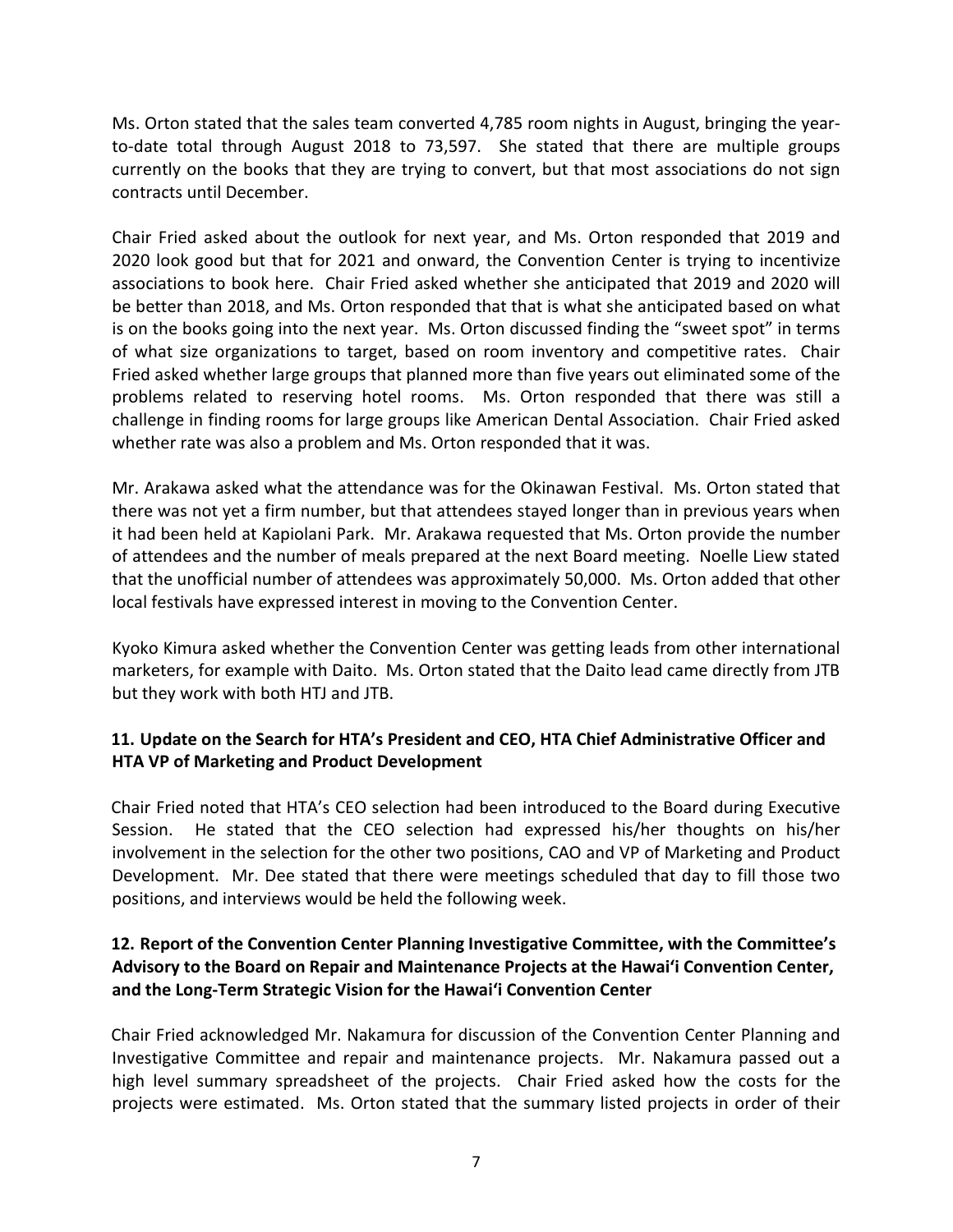priority. She noted that the first project in the spreadsheet is the Kalakaua kitchen sewer line, which was an emergency repair and has been completed. Ms. Orton directed the Board to the second item which is the legal retainer, because the existing amount has been exhausted and the Convention Center wishes to add an additional \$35,000 to pull from when needed. Ms. Orton stated that the third priority is hiring a CIP project manager and construction project manager. She explained that a construction project manager, Cummings Construction, has already been hired, and the cost estimates on the summary are from the bids submitted. She added that the estimates are based on the RFP which did not include a lot of detail, so the costs may go up or down as the projects begin. Ms. Orton explained that total project costs for each of the projects listed in the summary could be calculated by adding the anticipated total project cost to the project budget. Ms. Orton stated that the fourth highest priority project is the Fourth Floor Stairwell Rehabilitation project, explaining that when it rains, the Convention Center's roof directs water towards that stairwell. She further explained that the overall roof repair project, which is anticipated to cost \$27 million, does not include the \$3.6 million to fix the stairwell. Ms. Orton recommended that the overall roof repair and the fourth floor stairwell project should be done simultaneously to avoid redundant work being done.

Chair Fried asked whether the \$26 million bottom line number was about half of what was needed including the roof repair. Ms. Orton replied that it was.

Ms. Orton then stated that the next priority is the boiler replacement project. Mr. Nakamura stated that if there were further questions, they can be handled on the committee level. Ms. Orton noted that she can send a more detailed cash flow and time line. She stated that Mr. Togashi has informed her next year funding from HTA will be approximately \$5 million. Mr. Togashi added that the projects will be funded from funds currently available and those anticipated over the next few years.

Ms. Orton stated that they would also like to start on non-construction projects, for example updating the sound systems, furniture, and china. Mr. Togashi stated that they are in the midst of an \$8 million project addressing the gutter trough and meeting rooftop area. Chair Fried asked whether that project is on the spreadsheet and Marc replied that it is not and those funds are in the process of being spent. Chair Fried asked when that project would be completed. Mari Tait stated the gutter project is near completion in the next few months, and a roof repair project was completed but that, due to a change order, is now expected to be completed in the fall of 2019. Chair Fried noted that these repairs are a quarter of the original cost of the Convention Center, and asked how everything would get done with the money currently available. Mr. Togashi stated that was something that would have to be addressed with the committee. He added that there is a reserve fund for Convention Center repair and maintenance, and they will be discussing that with the committee.

Mr. Szigeti noted that the fourth floor stairwell issue is dangerous and may be creating a structural issue. He asked whether the estimated construction costs for the roof is based on the overall rising costs of construction and Ms. Orton replied that it was. Ms. Orton recommended asking for more funding for rooftop repair from the legislature. Mr. Kinkley